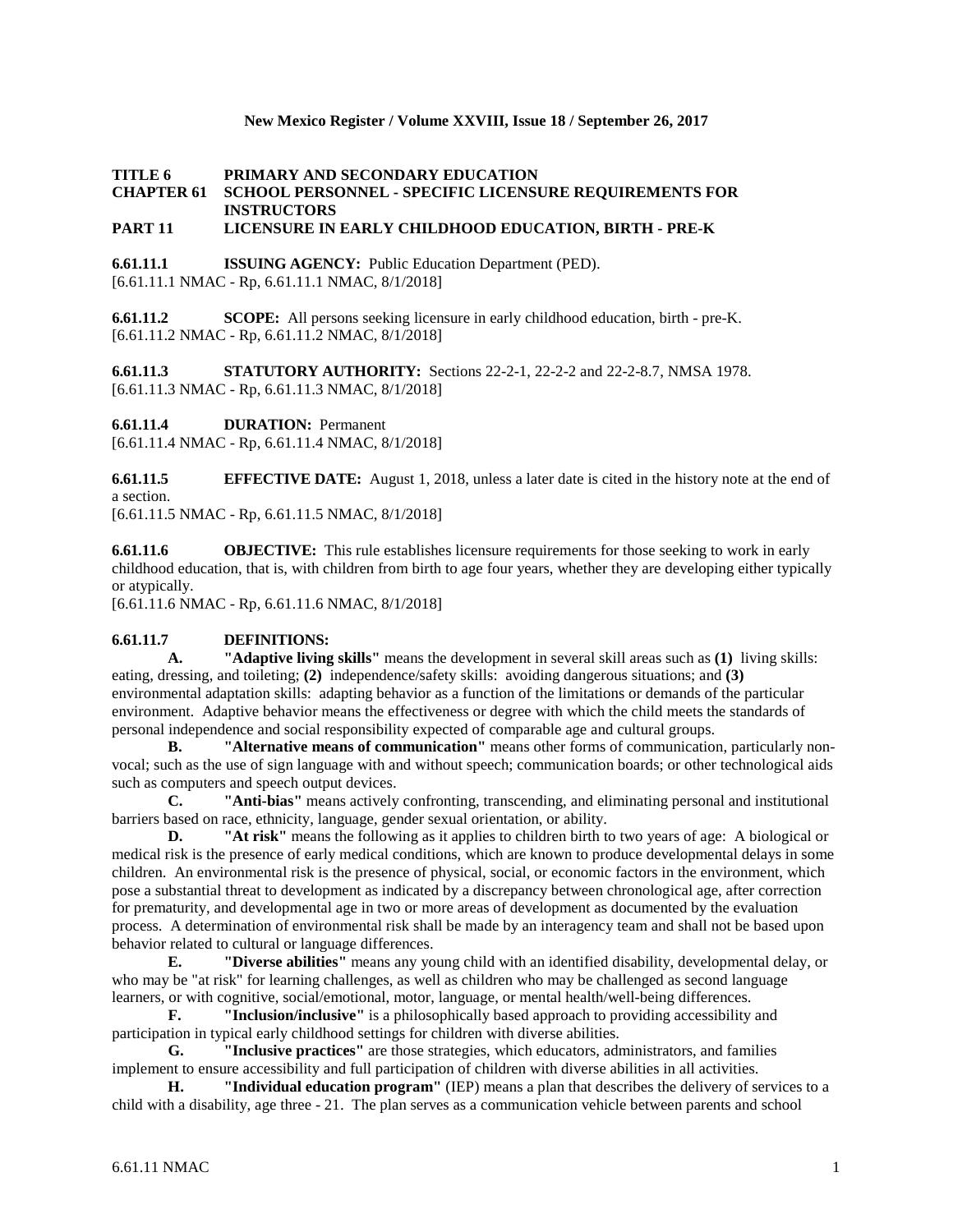personnel and enables them, as equal participants, to decide jointly what the child's needs are, what services will be provided to meet those needs, what the anticipated outcomes may be, and how the child's progress towards meeting the projected outcomes will be evaluated.

**I. "Individualized family service plan"** (IFSP) means a plan that describes the delivery of services to a child with a developmental delay or at risk for a developmental delay, birth to two years of age, and the child's family. Components of the plan include a statement describing the child's level of functioning in developmental areas; major outcomes including criteria, procedures, and timelines to determine the degree of progress and revision of the plan; specific services needed to achieve outcomes, other services needed by the child and family, name of service coordinator, a transition plan, and an optional statement of family concerns, priorities and resources.

**J. "Integrated curriculum"** means an approach to curriculum that recognizes that content areas in instruction are naturally interrelated, as they are in real life experiences. In the resulting integrated curriculum, learning is regarded as a process rather than a collection of facts. Learning about math, science, social studies, health, and other content areas are all connected through meaningful activities.

**K. "Intervention strategies"** means various techniques utilized in teaching a child a particular skill such as physical or verbal prompts and cues, visual aids, modeling, imitation, repetition, task analysis, environmental or stimulus prompts and cues. These strategies are attempts to facilitate learning when the presentation of information or the arrangement of an environment is insufficient in assisting the developmental learning process. The proper design of intervention strategies requires careful observation, individualization, and data keeping. The goal of this approach is to systematically fade the particular technique utilized as the child demonstrates abilities to practice, initiate, and generalize the skill.

**L. "Variations across cultures/cultural diversity"** means the curriculum, environment, and learning materials are reflective of distinct groups that may differ from one another physically, socially, and culturally.

#### [6.61.11.7 NMAC - Rp, 6.61.11.7 NMAC, 8/1/2018]

**6.61.11.8 REQUIREMENTS:** All persons who perform instructional services in early childhood education (i.e., birth to four years of age) as defined in this rule in public schools or in those special state-supported schools within state agencies must hold valid standard licensure in early childhood education issued by the ("PED").

**A.** persons seeking licensure in early childhood education pursuant to the provisions of this rule shall meet the following requirements:

**(1)** possess a bachelor's degree from a regionally accredited college or university and including, for those students first entering a college or university beginning in the fall of 2017, the following:

- **(a)** nine semester hours in communication
- **(b)** six semester hours in mathematics<br>**(c)** eight semester hours in laboratory
- **(c)** eight semester hours in laboratory science
- **(d)** nine semester hours in social and behavioral science
- **(e)** nine semester hours in humanities and fine arts; and

**(2)** earn 45 semester credits of professional education coursework at a regionally accredited college or university in an early childhood education program approved by the PED in the competencies identified in 6.61.11.10; and

**(3)** earn a minimum of 15 semester hours, six of which would be practicum or supervised field experience nine semester hours of student teaching component in early childhood education for one of the following ranges: birth to four years of age with children who are developing either typically or atypically; and

**(a)** earn at least 135 contact hours of practicum or supervised field experience at a developmental stage (s) other than the stage selected for student teaching set forth in Paragraph (3) above; or

**(b)** evidence of three years of documented, verified, satisfactory work experiences with at least two of the age ranges set forth in Paragraph (3) of Subsection A of 6.61.8.8 NMAC above at a center accredited by the national academy of early childhood programs, a postsecondary laboratory early care and education setting, or an early childhood program accredited by the PED; and

**(4)** in addition to the requirements specified in Paragraphs (1), (3) and (5) Subsection A of 6.61.11.8 NMAC, six hours in the teaching of reading for those who have first entered any college or university on or after August 1, 2001 regardless of when they graduate or earn their degree; and

**(5)** pass all required portions of the New Mexico teacher assessment (NMTA) or any successor teacher examination adopted by the PED; and<br>**B.** Possess valid certificate issued by the i

**B.** Possess valid certificate issued by the national board for professional teaching standards for the appropriate grade level and type.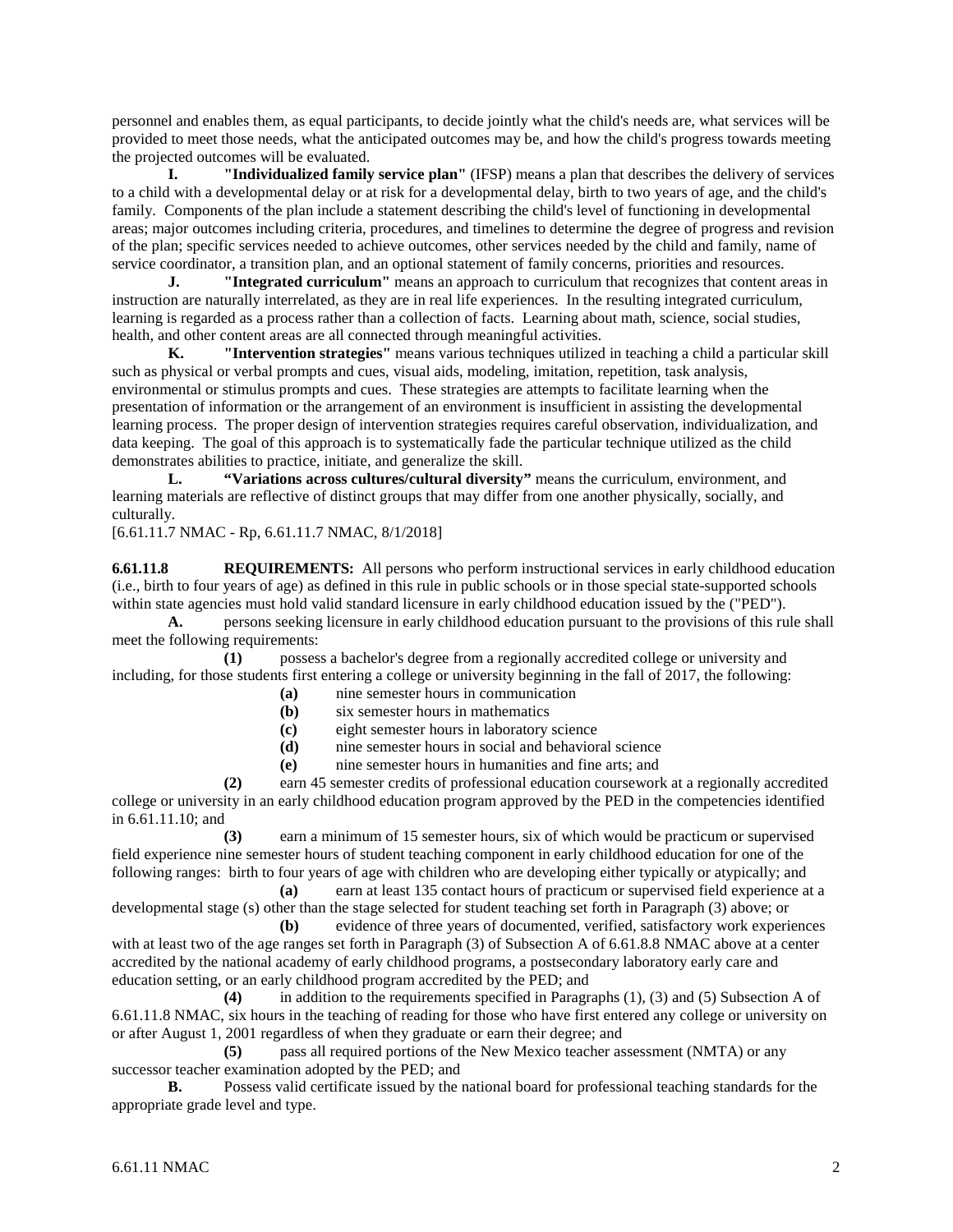#### [6.61.11.8 NMAC - Rp, 6.61.11.8 NMAC, 8/1/2018]

# **6.61.11.9 DELAYED IMPLEMENTATION: [RESERVED]**

[6.61.11.9 NMAC - Rp, 6.61.11.9 NMAC, 8/1/2018]

#### **6.61.11.10 REFERENCED MATERIAL: COMPETENCIES FOR EARLY CHILDHOOD EDUCATION:**

**A.** Child growth, development, and learning: Foundations for all learning are established during early childhood. Biological-physical, social, cultural, emotional, cognitive, and language domains are inherently intertwined in growth and development. Early childhood professionals must understand this process of development and the adult's role in supporting each child's growth, development, and learning.

**(1)** Incorporate understanding of developmental stages, processes, and theories of growth, development, and learning into developmentally appropriate practice.

**(2)** Demonstrate knowledge of the interaction between maturation and environmental factors that influence physical, social, emotional, cognitive, and cultural domains in the healthy development of each child.

**(3)** Demonstrate knowledge of the significance of individual differences in development and learning. Demonstrate knowledge of how certain differences may be associated with rate of development and developmental patterns associated with developmental delays or specific disabilities.

**(4)** Demonstrate knowledge of the similarities between children who are developing typically and those with diverse abilities.

**(5)** Provide a variety of activities that facilitate development of the whole child in the following areas: physical/motor, social/emotional, language/cognitive and adaptive/living skills.

**(6)** Apply knowledge of cultural and linguistic diversity and the significance of sociocultural and political contexts for development and learning and recognize that children are best understood in the contexts of family, culture, and society.

**(7)** Demonstrate knowledge of the many functions that language serves in the cognitive, social, and emotional aspects of development in the formative years.

**(8)** Demonstrate knowledge of the developmental sequence of language and literacy, including the influence of culture and home factors.

**(9)** Demonstrate knowledge of how children acquire and use verbal, non-verbal, and alternative means of communication.

**(10)** Demonstrate knowledge of the relationship among emotions, behaviors, and communication skills to assist children in identifying and expressing their feelings in appropriate ways.

**(11)** Use appropriate guidance to support the development of self-regulatory capacities in young children.

**B.** Health, safety and nutrition: Early childhood professionals promote physical and mental health and appropriate nutrition and provide an emotionally and physically safe environment for young children in partnership with their families. Sound health, safety, and nutritional practices provide the foundation for development and learning. Good nutrition is critical to the overall development of young children. Meals and snacks encourage good nutrition and eating habits. A safe environment prevents and reduces injuries for young children who are only beginning to recognize dangerous situations.

**(1)** Recognize and respond to each child's physical health, intellectual and emotional wellbeing, and nutritional and safety needs.

**(2)** Articulate an understanding of indoor and outdoor learning environments that provide opportunities for children to put into practice healthy behaviors (physically, socially, and emotionally).

**(3)** Use appropriate health appraisal and management procedures and makes referrals when necessary.

**(4)** Recognize signs of emotional distress, child abuse, and neglect in young children and use procedures appropriate to the situation, such as initiating discussions with families, referring to appropriate professionals, and, in cases of suspected abuse or neglect, reporting to designated authorities.

**(5)** Establish an environment that provides opportunities and reinforcement for children's practice of healthy behaviors that promote appropriate nutrition and physical and psychological well-being.

**(6)** Provide and assure a consistent daily schedule for meals, rest, and sleep, as developmentally appropriate.

**(7)** Implement health care and educational activities for children and families based on health and nutritional information that is responsive to diverse cultures.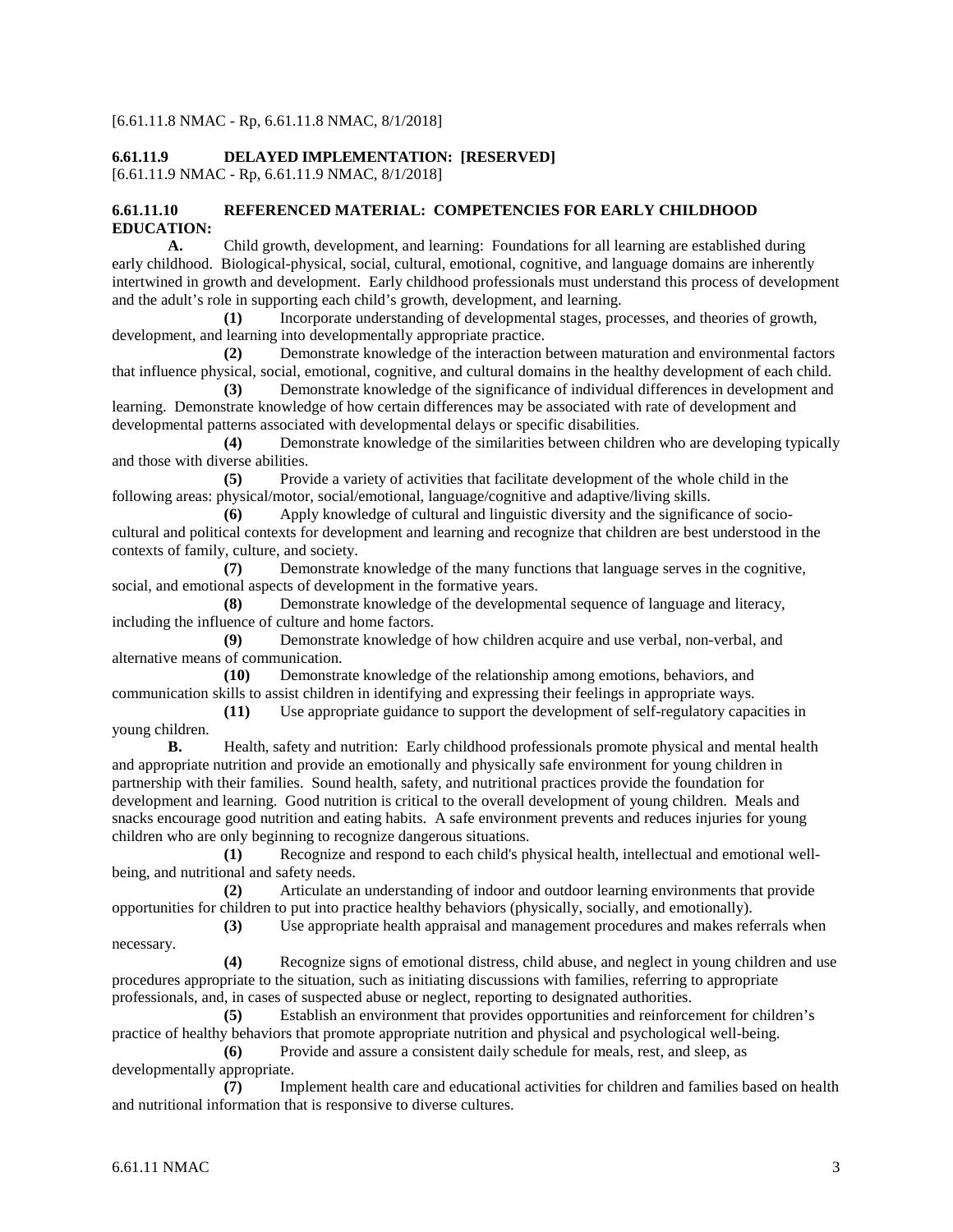**(8)** Assist young children and their families, as individually appropriate, in developing decision-making and interpersonal skills that enable them to make healthy choices and establish health-promoting behaviors.

**C.** Family and community collaboration: Early childhood professionals are committed to familycentered practices. They maintain an open, friendly, and collaborative relationship with each child's family, encouraging family involvement, and supporting the child's relationship with their family. The diverse cultures and languages representative of families in New Mexico's communities are honored.

**(1)** Demonstrate knowledge and skill in building positive, reciprocal relationships with families.

**(2)** Articulate an understanding of a safe and welcoming environment for families and community members.

**(3)** Develop and maintain ongoing contact with families through a variety of communication

**(4)** Demonstrate knowledge of and respect for variations across cultures, in terms of family strengths, expectations, values, and child-rearing practices.

**(5)** Articulate understanding of the complexity and dynamics of family systems.

child.

strategies.

**(6)** Demonstrate understanding of the importance of families as the primary educator of their

**(7)** Demonstrate the ability to incorporate the families' desires and goals for their children into classroom or intervention strategies.

**(8)** Develop partnerships with family members to promote early literacy in the home.

(9) Involve families and community members in contributing to the learning environment.<br>
(10) Establish partnerships with community members in promoting literacy.

**(10)** Establish partnerships with community members in promoting literacy.

**(11)** Demonstrate ability to communicate to families the program's policies, procedures, and those procedural safeguards that are mandated by state and federal regulations.

**(12)** Apply knowledge of family theory and research to understand family and community characteristics including socioeconomic conditions, family structures, relationships, stressors, and supports (including the impact of having a child with diverse abilities), home language and ethnicity.

**(13)** Demonstrate knowledge of and skill to access community resources that assist families and contribute directly or indirectly to children's positive development such as mental health services, health care, adult education, native and English language instruction, and economic assistance.

**D.** Developmentally appropriate content: Early childhood professionals demonstrate knowledge of child development and learning, as well as content knowledge, both in terms of academic disciplines and in terms of interdisciplinary integration. Their approach to curriculum content emerges from multiple sources, such as play and exploration, and is appropriate for the ages and developmental levels of the children with whom they work. Content includes, but is not limited to, the arts, literacy, mathematics, physical education, health, social studies, science, and technology. Children's initial experiences with these content areas form the foundation for later understanding and success.

**(1)** Demonstrate knowledge of relevant content for young children and developmentally appropriate ways of integrating content into teaching and learning experiences for children from birth to four years of age.

**(2)** Demonstrate the integration of knowledge of how young children develop and learn with knowledge of the concepts, inquiry tools, and structure of content areas appropriate for different developmental levels.

**(3)** Demonstrate knowledge of what is important in each content area, why it is of value, and how it links with earlier and later understandings within and across areas.

**(4)** Demonstrate knowledge of the language, reading and writing components of emergent literacy at each developmental level.

**(5)** Develop, implement, and evaluate an integrated curriculum that focuses on children's development and interests, using their language, home experiences, and cultural values.

**(6)** Adapt content to meet the needs of each child, including the development of individualized family service plans (IFSP) or individualized education plans (IEP) for children with diverse abilities through the team process with families and other team members.

**(7)** Provides and uses anti-bias materials and literature, and experiences in all content areas of the curriculum.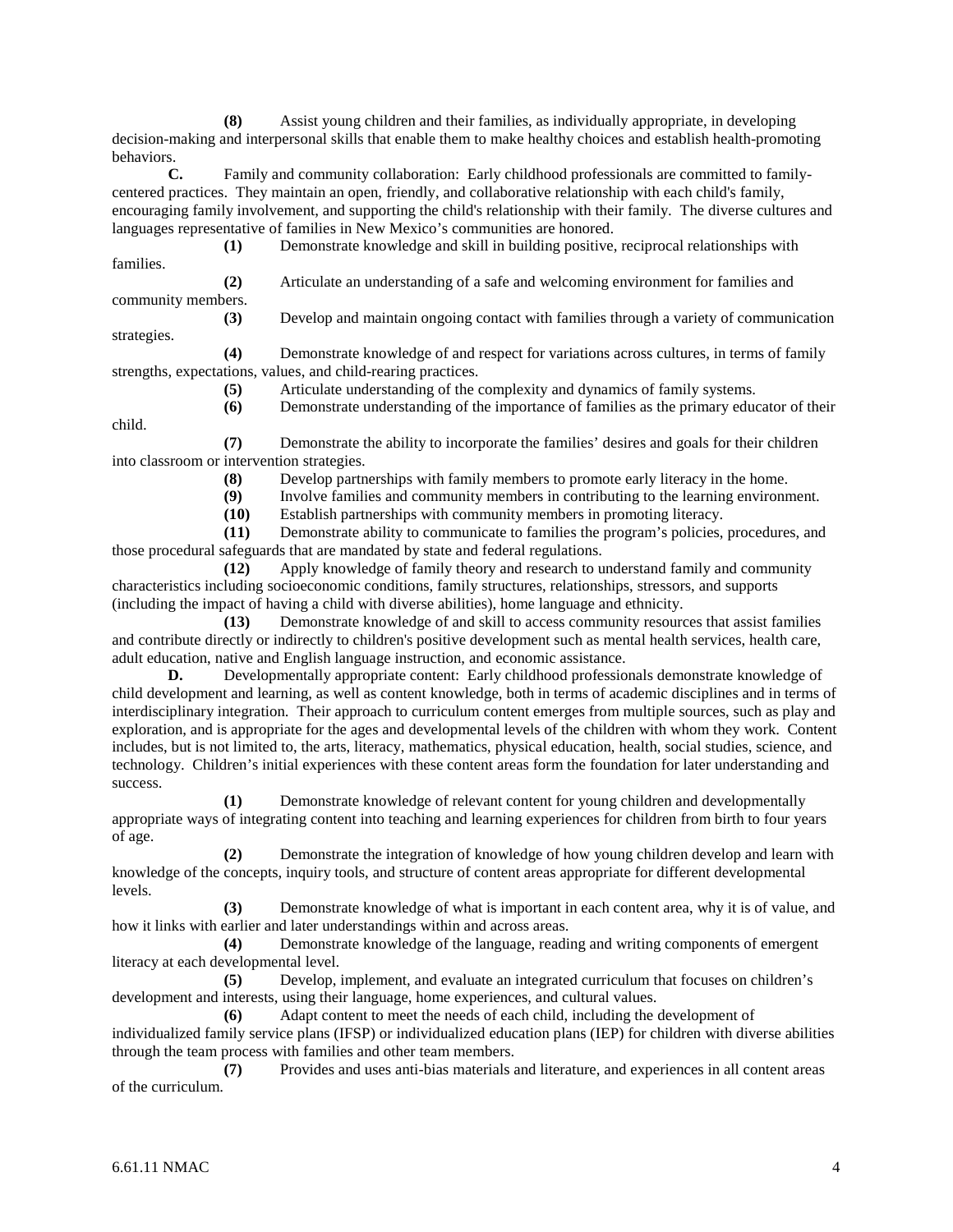**E.** Learning environment and curriculum implementation: Teaching and learning with young children is a complex process embedded in relationships. These teaching and learning relationships provide the scaffold for jointly constructing meanings about self, others, and the world. Early childhood professionals use their child development knowledge, their knowledge of developmentally appropriate practices, and their content knowledge to design, implement, and evaluate experiences that promote optimal learning and development for all children from birth to eight years of age. In addition, their use of observations is grounded in a thorough understanding of children's families, cultures, and communities. Early childhood professionals encourage young children's problem solving, critical thinking, and academic and social competence within a supportive and challenging learning environment. These challenging teaching and learning experiences build children's confidence in themselves as competent learners.

**(1)** Demonstrate knowledge of varying program models and learning environments that meet the individual needs of all young children, including those with diverse abilities.

**(2)** Create environments that encourage active involvement, initiative, responsibility, and a growing sense of autonomy through the selection and use of materials and equipment that are suitable to individual learning, developmental levels, diverse abilities, and the language and cultures in New Mexico.

**(3)** Demonstrate knowledge and skill in the use of developmentally appropriate guidance techniques and strategies that provide opportunities to assist children in developing positive thoughts and feelings about themselves and others through cooperative interaction with peers and adults.

**(4)** Create and manage inclusive learning environments that provide individual and cooperative opportunities for children to construct their own knowledge through various strategies that include decision-making, problem solving, and inquiry experiences.

**(5)** Demonstrate understanding that each child's creative expression is unique and can be encouraged through diverse ways, including creative play.

**(6)** Plan blocks of uninterrupted time for children to persist at self-chosen activities, both indoors and outdoors.

**(7)** Demonstrate understanding of the influence of the physical setting, schedule, routines, and transitions on children and use these experiences to promote children's development and learning.

**(8)** Use and explain the rationale for developmentally appropriate methods that include play, small group projects, open-ended questioning, group discussion, problem solving, cooperative learning, and inquiry experiences to help young children develop intellectual curiosity, solve problems, and make decisions.

**(9)** Create and manage a literacy-rich environment that is responsive to each child's unique path of development.

**(10)** Use a variety of language strategies during adult-child and child-child interactions and facilitate communication and dialogue of expressive language and thought.<br>(11) Demonstrate a variety of developmentally appro-

Demonstrate a variety of developmentally appropriate instructional strategies that facilitate the development of emergent literacy skills.

**(12)** Demonstrate knowledge of developmentally appropriate uses of technology, including assistive technology.

**(13)** Demonstrate the ability to work collaboratively with educational assistants, volunteers, and others to individualize the curriculum and to meet program goals.

**(14)** Demonstrate effective written and oral communication skills when working with children, families, and early care, education, and family support professionals.

**F.** Assessment of children and evaluation of programs: Early childhood professionals must develop knowledge of diverse assessment approaches, including observational skills. They use appropriate ongoing documentation and report information to families and professionals. Appropriate early childhood assessment is responsive to cultural and linguistic differences. It includes information from multiple sources, e.g., observations, checklists, interviews, and both formal and informal standardized measures in diverse settings for making educational decisions about children. The assessment data gathered from multiple sources that has a major impact on children should be made by a team of family members, teachers, and other professionals. In addition, early childhood professionals engage in systematic, ongoing evaluation of their programs.

**(1)** Demonstrate ability to choose valid tools that are developmentally, culturally, and linguistically appropriate; use the tools correctly; make appropriate referrals; and interpret assessment results, with the goal of obtaining valid, useful information to inform practice and decision-making.

**(2)** Demonstrate knowledge of maintaining appropriate records of children's development and behavior that safeguard confidentiality and privacy.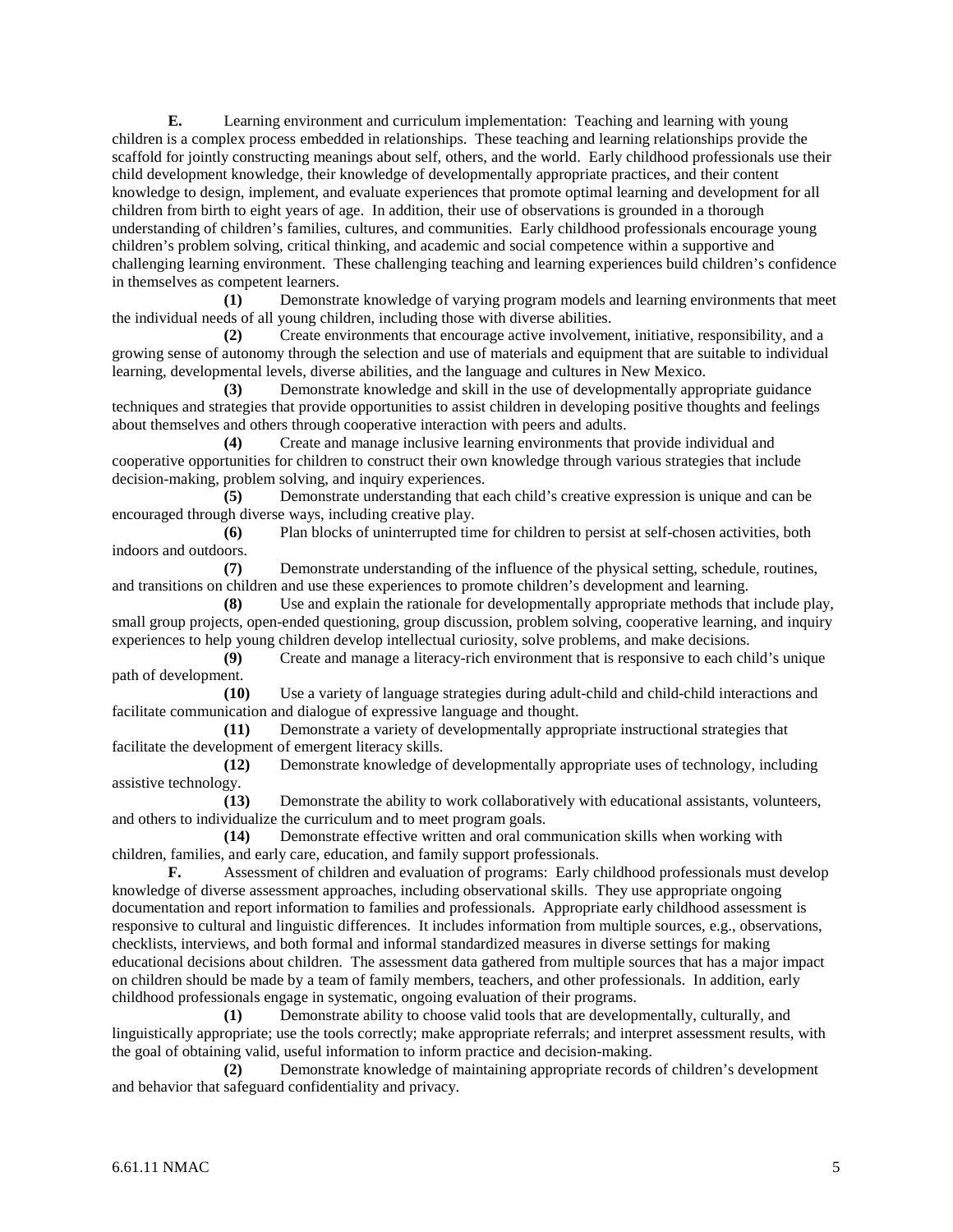**(3)** Demonstrate knowledge of the educator's role as a participating member of the assessment process as described and mandated by state and federal regulations for Individual family service plans (IFSP) and individual education plans (IEP).

**(4)** Demonstrate an understanding of the influences of environmental factors, cultural/linguistic differences, and diverse ways of learning on assessment outcomes.

**(5)** Involve the family and, as appropriate, other team members in accessing the child's development, strengths, and needs tin order to set goals for the child.

**(6)** Articulate an understanding of the distinctions and definitions of assessment concepts (e.g. authentic, screening, diagnostic assessment, standardized, testing, accountability, assessment).

**(7)** Apply understanding of assessment concepts toward selection of appropriate formal assessment measures, critiquing the limitations of inappropriate measures, and discussing assessment issues as part of interdisciplinary teams.

**(8)** Articulate an understanding that responsible assessment is legally and ethically grounded and guided by sound professional standards. It is collaborative and open with the goal of supporting diverse children and families.

**(9)** Demonstrate knowledge of assessment techniques, interpretation of assessment information in the application of this data to curriculum development or intervention planning.

**(10)** Demonstrate knowledge of a variety of techniques and procedures to evaluate and modify program goals for young children and their families.<br>(11) Demonstrate knowledge a

**(11)** Demonstrate knowledge and use of program evaluation to ensure comprehensive quality of the total environment for children, families, and the community.

**(12)** Use both self and collaborative evaluations as part of ongoing program evaluations.

**G.** Professionalism: Professionalism is built upon individual integrity, responsibility, and ethical practices that demonstrate a profound respect for all children and their families. Early childhood professionals embrace a multicultural perspective that is responsive to individuals in culturally diverse communities in New Mexico. Professionals make decisions based upon knowledge of early childhood theories and practices that recognize diversity of ability, developmental level, and family characteristics. Early childhood professionals advocate for excellence in early childhood programs and participate in ongoing professional development to enhance their knowledge and skills.

**(1)** Adhere to early childhood professional codes of ethical conduct and issues of confidentiality.

**(2)** Demonstrate knowledge of federal, state, and local regulations and public policies regarding programs and services for children birth to eight years of age.

**(3)** Demonstrate understanding of conditions of children, families, and professionals; the historical and current issues and trends; legal issues; and legislation and other public policies affecting children, families, and programs for young children and the early childhood profession.

**(4)** Demonstrate critical reflection of one's own professional and educational practices from community, state, national, and global perspectives.

**(5)** Demonstrate understanding of the early childhood profession, its multiple, historical, philosophical and social foundations, and how these foundations influence current thought and practice.

**(6)** Demonstrate a commitment to leadership and advocacy for excellence in programs and services for young children and their families.

**(7)** Demonstrate knowledge in technology resources to engage in ongoing professional development.

**H.** Advanced child development knowledge.

**(1)** Demonstrate and facilitate conceptual understanding of family roles in the development of their infant and toddler, including support for family acquisition of knowledge concerning infant and toddler's growth, learning, and development and cultural and linguistic diversity represented within the home setting.

**(2)** Apply theoretical knowledge of and ability to provide screening and assessment unique for infants and toddlers.

**(3)** Demonstrate ability to work collaboratively as an advocate with families and IFSP and IEP team members to provide developmentally supportive environment.

**(4)** Demonstrate conceptual understanding of curriculum development and implementation for children birth to four years of age and the ability to articulate theoretically-based rationale for differences between infant/toddler curriculum and learning environments, and for children older than four.